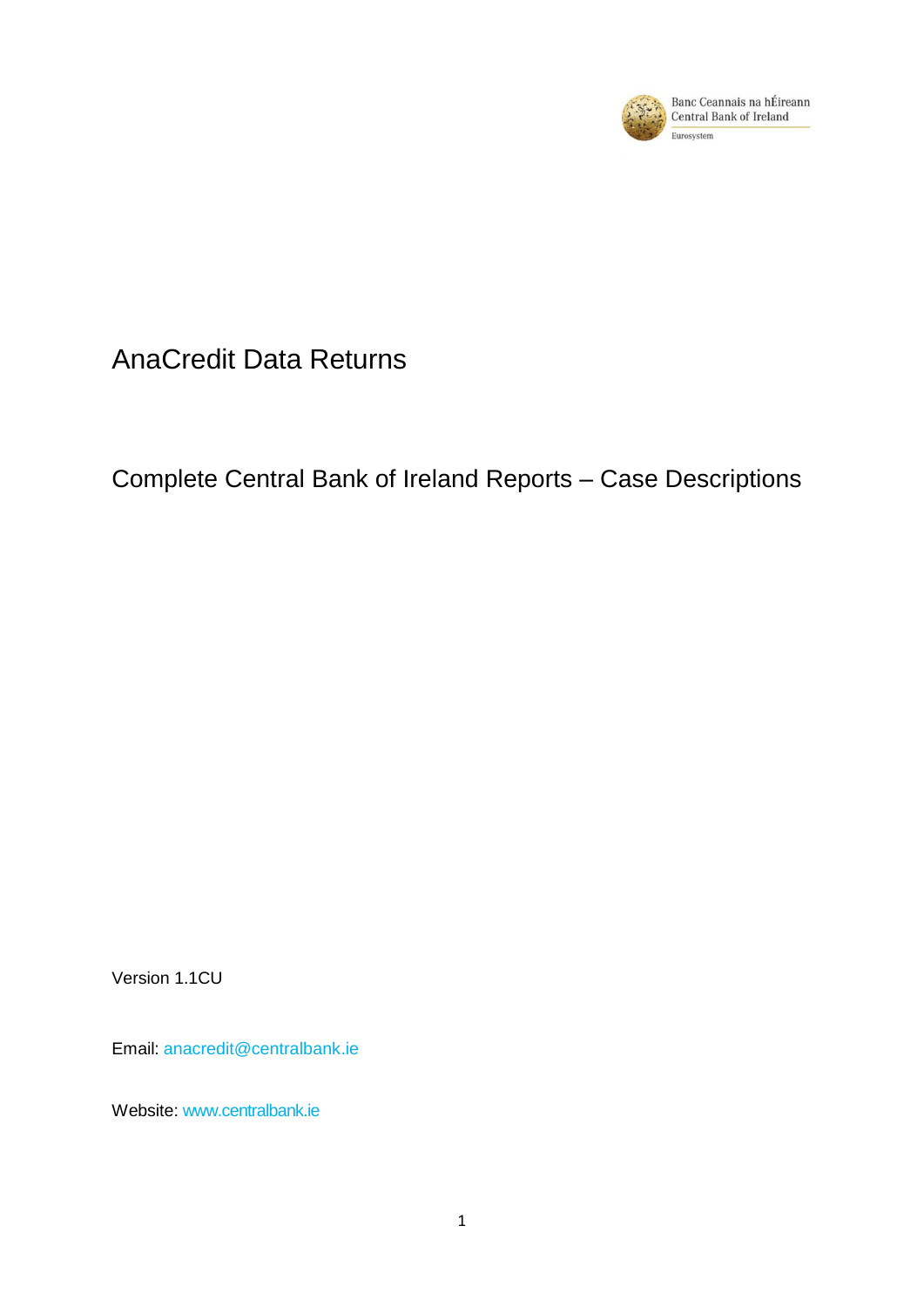

| <b>Table of Contents</b> |  |
|--------------------------|--|
|                          |  |
|                          |  |
|                          |  |
|                          |  |
|                          |  |
|                          |  |
|                          |  |
|                          |  |
|                          |  |
|                          |  |
|                          |  |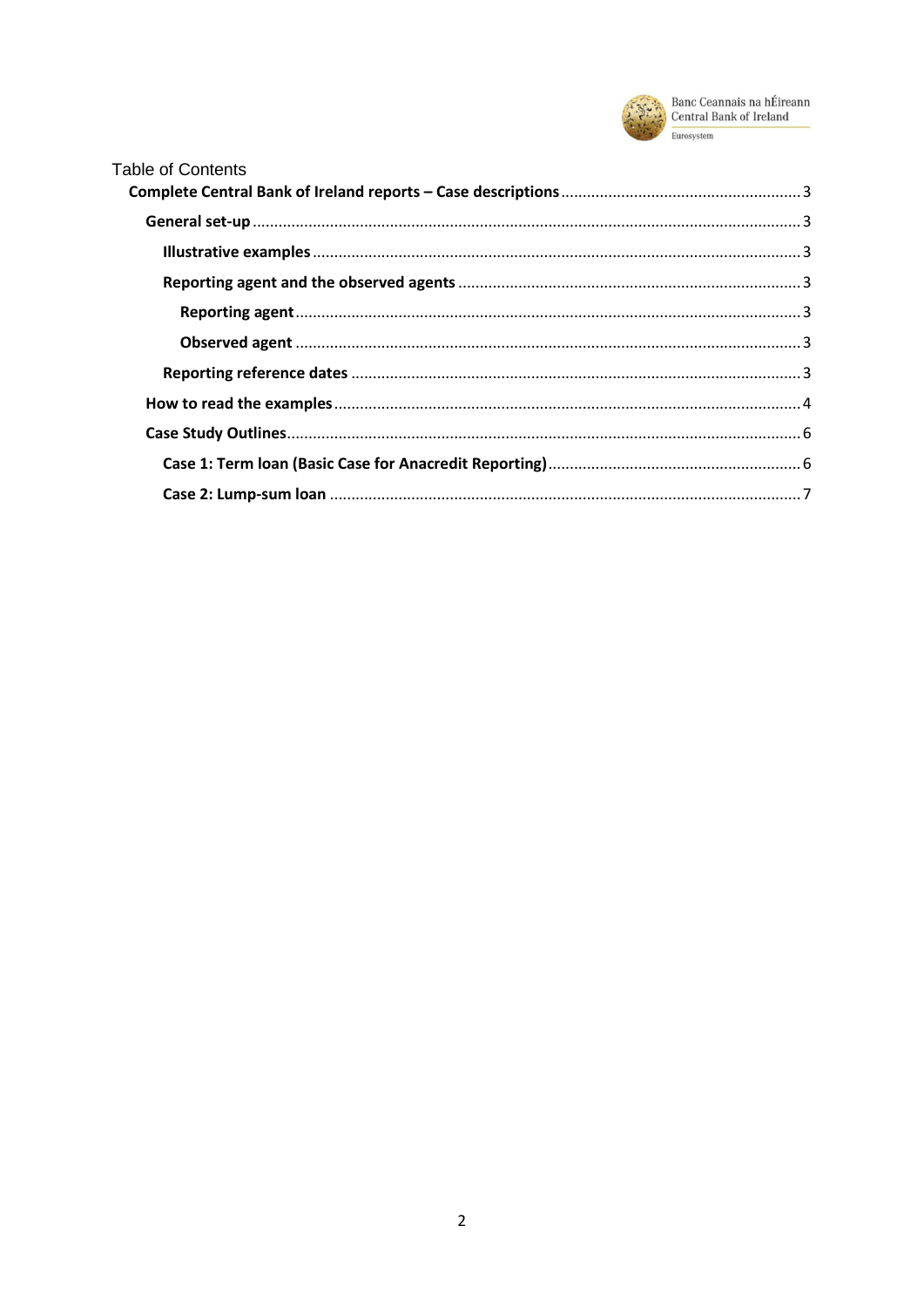

## <span id="page-2-0"></span>**Complete Central Bank of Ireland reports – Case descriptions**

The purpose of this document is to outline example case studies in order to assist reporting agents complete the Central Bank of Ireland AnaCredit reporting templates. Several examples of AnaCredit reports are provided to give a better understanding of the relationships in their entirety between the different datasets of AnaCredit and the data attributes contained therein.

Cases 1 - 2 are closely related to the cases outlined in the ECB AnaCredit Reporting Manual Part III<sup>1</sup>. The cases have been altered to place them into context for Irish Credit Unions.

<span id="page-2-1"></span>The completed reports are presented in the accompanying excel spreadsheet.

#### **General set-up**

#### <span id="page-2-2"></span>**Illustrative examples**

<span id="page-2-3"></span>The examples described in the Manual are for indicative purposes only.

#### <span id="page-2-4"></span>**Reporting agent and the observed agents**

#### **Reporting agent**

The examples are prepared from the perspective of a single reporting agent, i.e. Castletown Credit Union (hereinafter referred to as "the Credit Union").

<span id="page-2-5"></span>Castletown Credit Union uses IFRS as the accounting standard.

#### **Observed agent**

**.** 

In accordance with Article 1(9) and 1(26) of the AnaCredit Regulation, the Credit Union reports, on an individual basis, credit and credit risk data of its only observed agent, i.e. Castletown Credit Union in Ireland.

Castletown Credit Union uniquely identifies the observed agent by the counterparty identifiers assigned by the relevant NCB, namely by the counterparty identifier IEC111222.

#### <span id="page-2-6"></span>**Reporting reference dates**

The examples look at a series of reporting reference dates from 30 September 2018 (the first transmission pursuant to the AnaCredit Regulation) through to 31 December 2018.

<sup>1</sup> For reference, Case 1 in this document maps to Case 1 in the Manual, Case 2 in this document maps to Case 9 in the manual.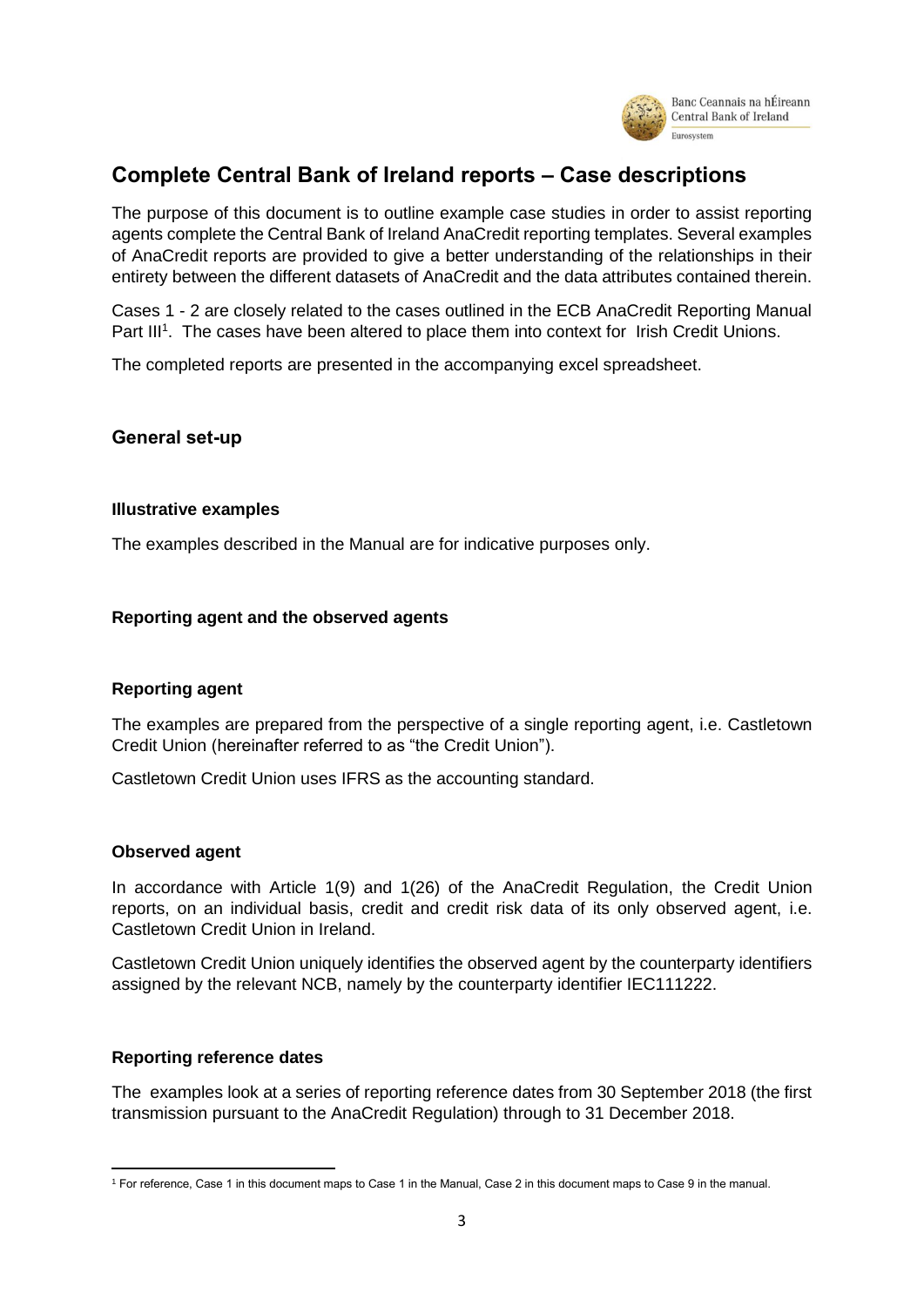

Such an approach, where several reporting reference dates are considered rather than just a single one, allows some of the dynamic features of AnaCredit reporting to be better illustrated.

The dynamic features of AnaCredit reporting include the following in particular:

- a consistent view of the evolution of instruments over time;
- the reporting of certain datasets if no changes have occurred compared with data transmitted earlier;
- the reporting of instruments that have been discharged between consecutive reporting reference dates.

Please note that if, for a given instrument referred to in the examples, nothing has been recorded in one or more datasets at a reporting reference date, this should be understood to mean that no record was submitted at that date. The reasons for which a record may not be required vary and include the following:

- there have been no changes compared with data transmitted earlier (in the case of datasets reported *on change*);
- the reportable item (e.g. instrument, protection, etc.) has been discharged and did not exist at the reporting reference date.

#### **Counterparties**

In addition to the reporting agent and the observed agents, a number of counterparties are referred to throughout the examples. Those counterparties are in particular referred to (by their counterparty identifier) in the counterparty-instrument dataset and the protection received dataset (by their protection provider identifier), while their affiliates are referred to in the counterparty reference dataset by means of the "head office undertaking", "immediate parent undertaking" and "ultimate parent undertaking" identifiers.

Please note that the counterparty reference data are not regularly reported. Instead, they are updated if necessary, in accordance with the general conditions for reporting to AnaCredit.

#### <span id="page-3-0"></span>**How to read the examples**

Taking the perspective of the reporting agent, credit and credit risk data of the observed agent are reported for instruments satisfying the conditions defined in Articles 4 and 5 of the AnaCredit Regulation. More specifically, if an instrument is subject to AnaCredit reporting, all the data attributes listed in Annex I to the AnaCredit Regulation are reported as stipulated by the Regulation and further clarified in Part I and Part II of the Manual.

To this end, credit and credit risk data relating to an instrument subject to AnaCredit reporting are compiled on the basis of three distinct parts (i.e. the instrument, the protection and the counterparty) and reported in ten interrelated datasets.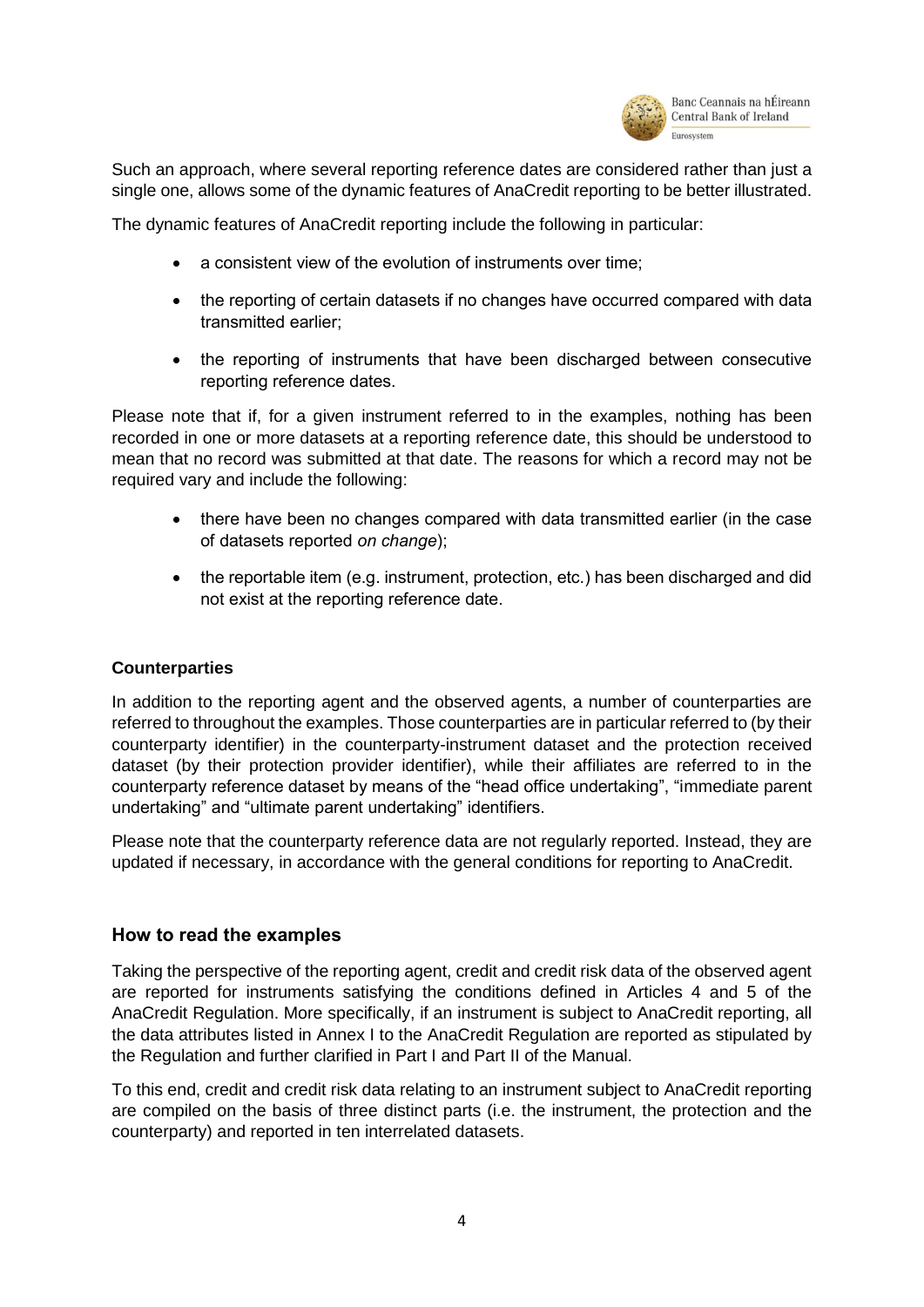

Banc Ceannais na hÉireann Central Bank of Ireland

Case descriptions are provided with a view to illustrating the ten AnaCredit datasets represented in the accompanying spreadsheet. The various cases are chosen to highlight the differences in the datasets as the circumstances of instruments change in each example.

The instrument is always the central element of these cases, and all instruments referred to in the subsequent examples are assumed to be subject to AnaCredit reporting.

The section starts with a complete description of a basic case, where all relevant features of the credit are explicit so as to make clear how the values reported in the corresponding AnaCredit datasets actually link with the credit.

In the subsequent case, however, a simplified description is provided where, besides the crucial aspects, only non-standard features of the credit concerned are expressly furnished, while all other elements are deliberately omitted from the description.

Nevertheless, regardless of whether or not all features of the credit concerned are expressly introduced in the description of the case, the corresponding data represent the credit in a complete manner with all (mandatory) data attributes provided.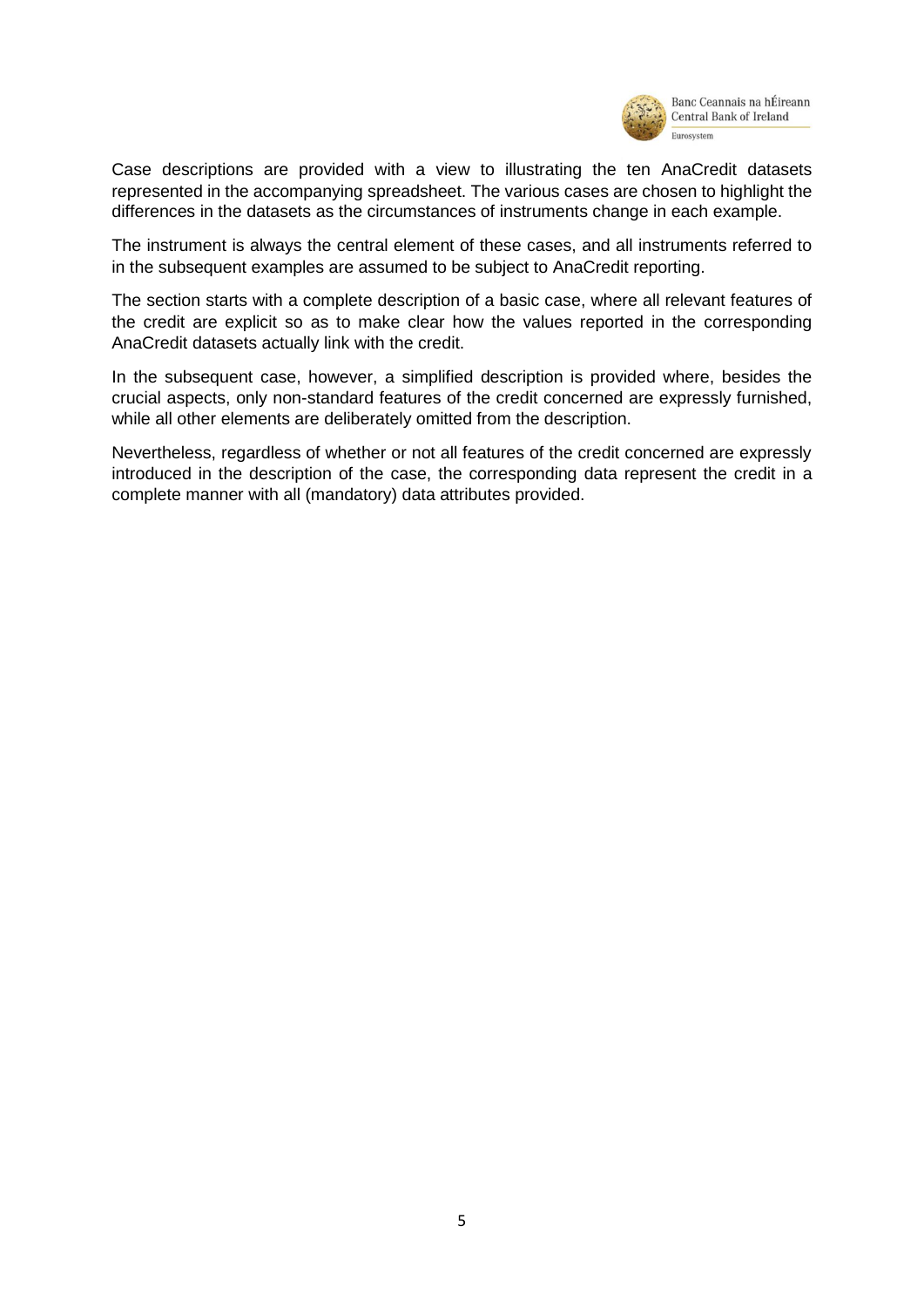

### <span id="page-5-0"></span>**Case Study Outlines**

### <span id="page-5-1"></span>**Case 1: Term loan (Basic Case for Anacredit Reporting)**

On 16 November 2017 Castletown Credit Union (hereinafter in the case referred to as "the Credit Union") made a contract with company Ballycotton Builders ("the Company"), for a term loan secured by a financial guarantee provided by, Munster Bank, hereinafter referred to as "the Guarantor". In particular, the counterparties agreed that:

- the Credit Union will make available to the company a non-revolving loan of €100,000 million for financing a construction project
- the funds will be fully disbursed to the company on 1 December 2017;
- the Company will repay the loan in 60 monthly instalments, where the principal repaid in each instalment is the same; the payments will be made on the  $1<sup>st</sup>$  day of each month, starting from 1 January 2018; the last payment will be made on 1 December 2022;
- the Company will also pay interest, where in the first year an interest rate of 2.7% will be charged (EURIBOR 12-month on 1 November + a spread of 2.4%) being charged in the first year; thereafter, the interest rate will be reset on  $1<sup>st</sup>$  day of every year (following the same EURIBOR formula); a floor of 2.5% and a cap of 4.2% will apply through the entire life of the loan; the interest is payable monthly on the  $1<sup>st</sup>$  day of a month;
- the loan is guaranteed by a financial guarantee provided by the Guarantor which agreed to cover, in the event of default of the Company, any outstanding debt, including interest and other fees and payments, up to an amount of €50,000.

The Credit Union uniquely identifies the Company and the Guarantor with the following counterparty identifiers 63829150 and 78451209, respectively. The Credit Union uniquely identifies the contract with the contract identifier A810 and the instrument with the instrument identifier 123321. Neither the Company nor the Guarantor has other instruments vis-à-vis the Credit Union. The Credit Union uniquely identifies the financial guarantee provided by the Guarantor by the protection identifier GUA28569811.

The Company is the only debtor of the loan. Despite the fact that the loan is secured by the guarantee, the Credit Union, which acts as creditor, has recourse on the balance sheet of the debtor.

The Credit Union has information about the Company Registration Office (CRO) numbers assigned to the Company and the Guarantor; these are 224466 and 113355, respectively. The Company does not have a VAT number while the Guarantor has the VAT number 7654321AB. The company has the LEI number 855400VQTT2CLXBQIK93 and the Guarantor has the LEI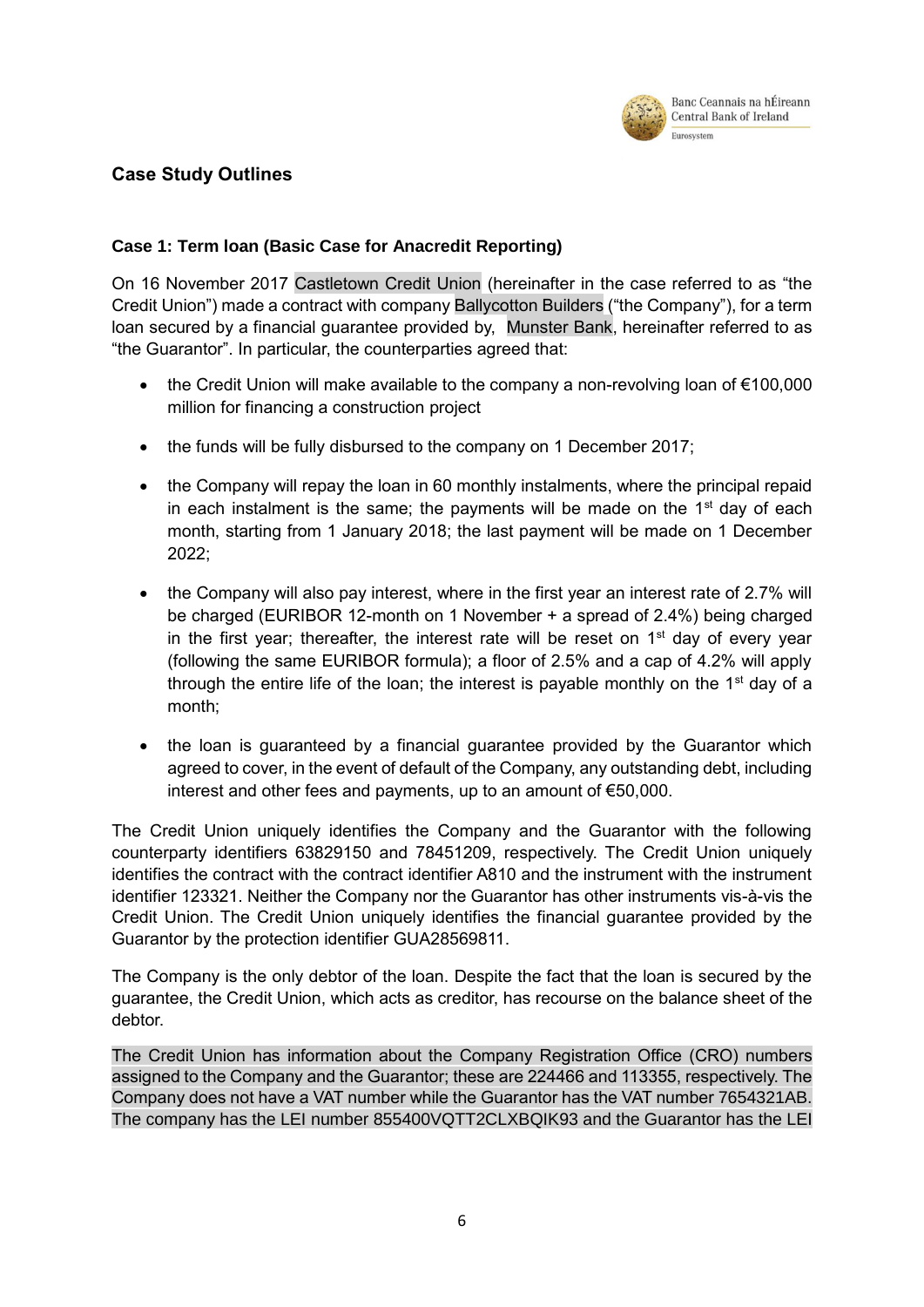

#### number 209300LAZ3FFR1Z2SS88, while the Credit Union has the LEI number 429300LAZ3FJK1Z2SP75.<sup>2</sup>

In accordance with the applied accounting standard, the Credit Union entirely recognises the loan in its loan book and classifies it into the category of financial assets at amortised cost. Accordingly, the Credit Union estimates 12-month expected losses (Stage 1) for a group of loans similar to the loan for which impairment allowance of 2% of the (combined) outstanding nominal amount is issued. The Credit Union allocates directly this percentage to the loan. As the loan has no off-balance-sheet amount, the Credit Union does not issue any provisions associated to off-balance sheet exposures.

On the basis of the loan's features and characteristics, the Credit Union classifies it as "Other loans" in accordance with the type of instrument in AnaCredit. Please note that the loan in this case does not fulfil the requirements of a project finance loan.

The loan is not securitised and is not subject to any sources of encumbrance. It is not a syndicated loan.

The debtor has not been in default, and no write-off has been made to the instrument as the Company has been making the repayment timely and in full since the inception. The instrument has been performing and no renegotiation has taken place.

As the debtor has no other instruments vis-à-vis the Credit Union, the guarantee issued by the Guarantor is entirely allocated to the loan.

The loan is subject to reporting at the reporting dates of 30 September and 31 December 2018.

The outstanding nominal amount is €85,000 at the reporting reference date.The protection received dataset is required only if changes occur compared to the previously reported data; in this case, the date of protection value changes as in accordance with the clarification provided in Manual Part II, the protection value is updated at every reporting reference date if the protection is reported at its nominal value.

#### <span id="page-6-0"></span>**Case 2: Lump-sum loan**

**.** 

In April 2018, a company "Kirk Constructions" ("the Debtor") applied for a loan of €36,000 by the Credit Union to be used as a working capital facility. On 11 April 2018, the loan is granted for a period of three years and was fully disbursed on 11 May 2018. The parties agree that the loan will be repaid in monthly instalments where the principal amount repaid in each instalment is the same. The loan has variable interest rates EURIBOR six months plus a margin of 750 basis points. The monthly payment is automatically charged on the 28<sup>th</sup> day of each month from the current account of the Debtor (even if sufficient funds are not available on the current account, which is made legally possible by the terms of the contract).

<sup>&</sup>lt;sup>2</sup> This paragragh is significantly altered from the ECB example to better reflect the Irish specific case of reporting identifiers. The reference to immediate and ultimate parent is also removed as this information is not required for debtors without any new loans drawn down after September 2018.